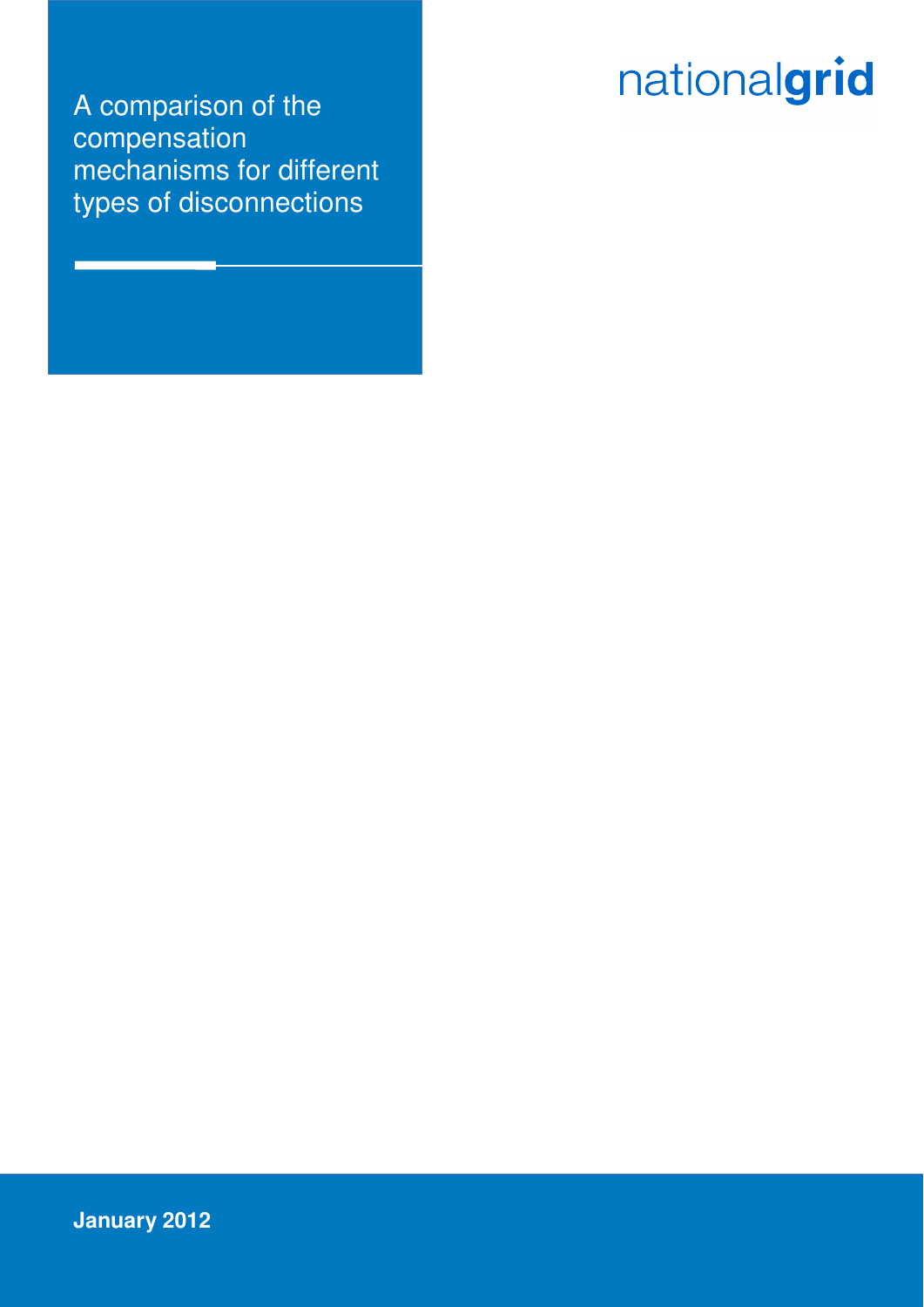Following BSSG (Balancing Services Steering Group) discussions (30<sup>th</sup> November 2011) on an industry consultation regarding compensation arrangements for loss of transmission access, the BSSG requested a summary of existing compensation arrangements.

This note describes the compensation mechanisms for seven different types of loss of system access:

- Emergency Instructions<sup>1</sup>;
- Emergency Deenergisations;
- Interruption as a result of an unplanned outage (e.g. a trip);
- Interruption as a result of a planned outage;
- System to generator operational Intertrips;
- Commercial Intertrips; and
- Partial or Total Shutdowns (Black Start).

# 2. Overview of current compensation mechanisms

An overview of the compensation applicable for each type of disconnection is given below; further information including a brief description of each compensation mechanism is contained in Appendices 1-7 which also show extracts from relevant codes.

#### 2.1 Emergency Instruction<sup>1</sup>

This is an instruction issued by NGET in emergency circumstances under Grid Code BC2.9.2. Emergency Instructions are treated as Bid-Offer acceptances except in specific circumstances (i.e. when Black Start is invoked). Compensation under the Bid-Offer mechanism is only payable for the periods for which gate closure has occurred i.e. up to the 'wall'. Where a BM Unit does not take part in the Balancing Mechanism or Bid-Offer data is not submitted then the emergency instruction will be compensated at a zero price.

#### 2.2 Emergency Deenergisation

 $\overline{a}$ 

This is an instruction issued by NGET in circumstances specified in the CUSC. These circumstances are detailed in Appendix 2. Compensation for an Emergency De-energisation is captured under the CUSC. The compensation depends on the duration of loss of access, as shown below:

- a) Period (P1) for which gate closure has occurred: SBP \* Impacted MW (for relevant settlement period)
- b) Period following P1 and up to 24 hours: MIP \* Impacted MW (for relevant settlement period)
- c) For each day or part day the Emergency Deenergisation continues, after the initial 24 hours, is compensated by a refund of the higher of actual or average TNUoS charges.

<sup>&</sup>lt;sup>1</sup> These instructions may also be used for purposes other than disconnection.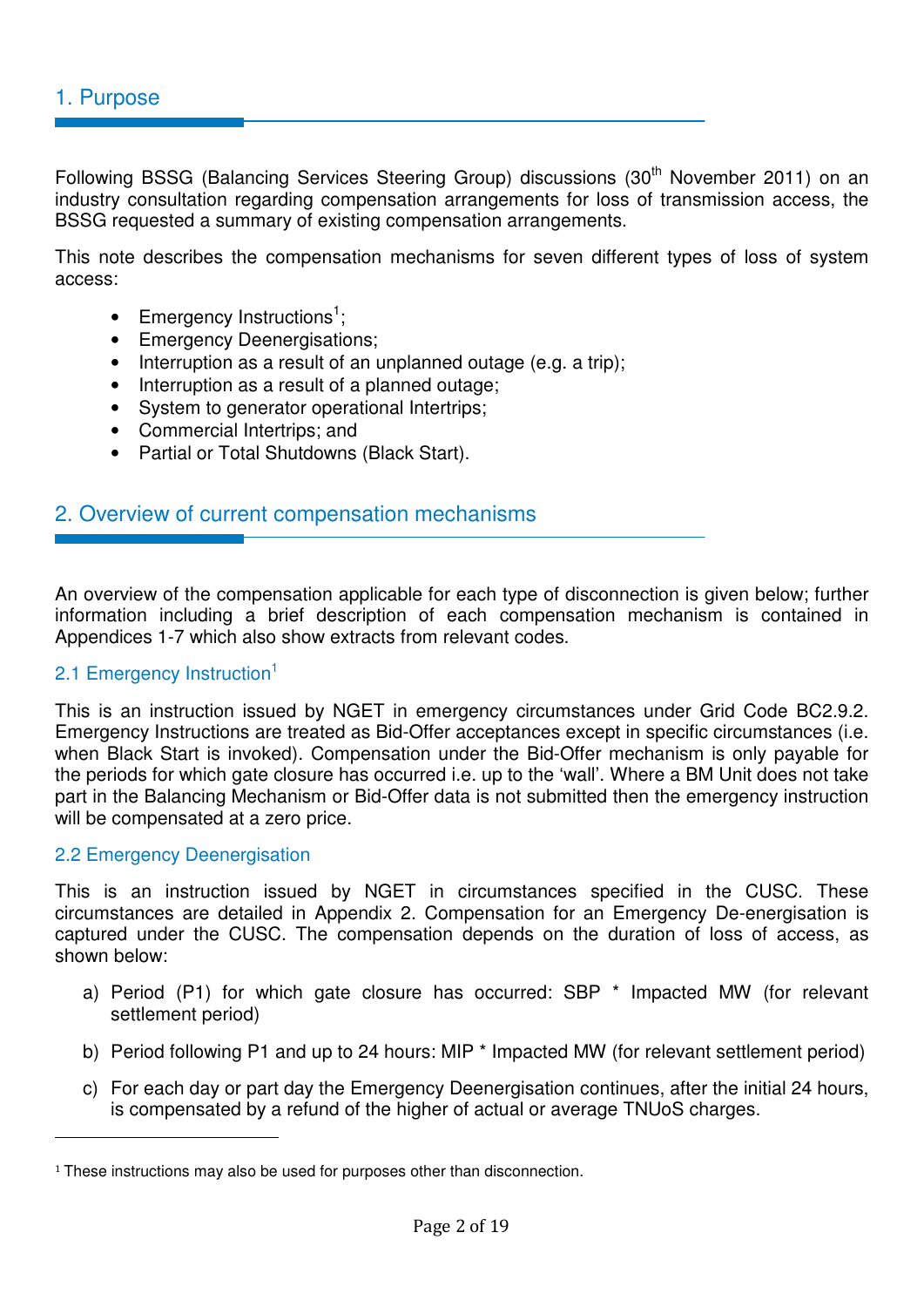## 2.3 Interruption as a result of an unplanned outage (e.g. a trip)

This is an interruption with little or no notice caused by an issue/fault on the transmission system. If an interruption meets eligibility criteria (as detailed in the CUSC) compensation is payable under the arrangements set out in the CUSC. Similar to an emergency deenergisation, the compensation depends on the duration of loss of access:

- a) Initial 24 hours: MIP\* Impacted MW (for relevant settlement period)
- b) For each day or part day the interruption continues, after the initial 24 hours, is compensated by a refund of the higher of actual or average TNUoS charges.

## 2.4 Interruption as a result of a planned outage

A planned outage is one notified by 16:00, day ahead. If loss of access is due to a planned National Grid outage then the compensation is payable as shown below:

The higher of the actual TNUoS rate of an affected user or the average system TNUoS tariff is calculated. This £/MW/day rate is then multiplied by the MW arrived at by deducting from the Tranmission Entry Capacity for the site, the sum of the Connection Entry Capacity of the unaffected BM Units

## 2.5 System to Generator Operational Intertrips

An intertrip will disconnect generation in certain situations e.g. overload of circuits. Intertrips fall into 4 categories: 1, 2, 3 and 4 with the table below showing the type of compensation each category is entitled to.

|            | Capability<br>Payment | <b>Trip Payment</b> | Restricted<br><b>Export Payment</b> |
|------------|-----------------------|---------------------|-------------------------------------|
| Category 1 | ×                     | ×                   | ×                                   |
| Category 2 |                       |                     |                                     |
| Category 3 | ×                     | ×                   |                                     |
| Category 4 |                       |                     |                                     |

Category 2 and 4 intertrips are entitled to a capability payment of £1.72/settlement period and a trip payment of £400,000/trip. These values were specified in April 2005 prices and subject to indexation. The values for 2011/12 equate to a capability payment of~£37,000/year and a trip payment of ~£488,000/trip.

Category 2, 3 and 4 intertrips are also entitled to a restricted export level payment. This payment is paid if, following an intertrip, there are restrictions on the export of power from a site 24 hours after a trip occurred. The restricted export level payment is calculated as follows:

The higher of the actual TNUoS rate of an affected user or the average system TNUoS tariff is calculated. This £/MW/day rate is then multiplied by the MW arrived at after deducting from the Transmission Entry Capacity for the site, the restricted MW export level.

Category 1 is not entitled to any compensation, this category arises from a connection variation following a request from the relevant User i.e. is user choice.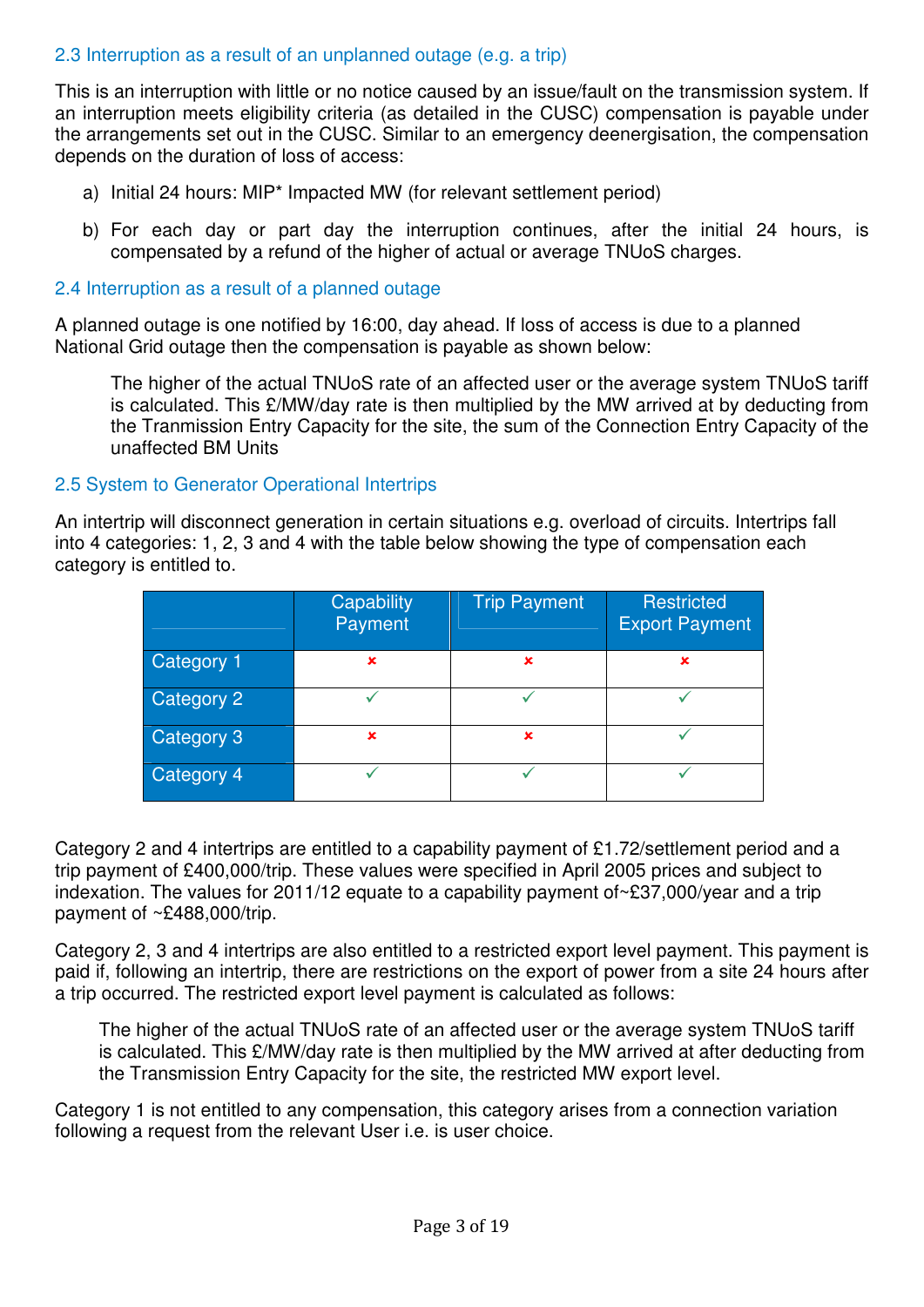# 2.6 Commercial Intertrips

Commercial Intertrip schemes terms are entered into on a negotiated basis.

## 2.7 Partial or Total System Shutdown (Black Start)

A Partial or Total System Shutdown is were generation has totally or partially ceased and it is not possible for the partial or total shutdown area to begin to function again without NGET's directions relating to Black Start. The Grid Code definition of Total and Partial Shutdown is shown in Appendix 7.

If Black Start is implemented, normal BSC market operations are suspended.

The Black Start period runs from P1 to P3 where:

P1 represents the time and date the Total or Partial Shutdown commenced, P2 represents the date and time the Total System could return to normal operation and P3 represents the date and time the BSC Panel determine the settlement period from which normal market operations shall commence.

For the period P1 to P3, there is a single imbalance price for generators and suppliers

In addition to the single imbalance price compensation, lead parties of BM Units which have been issued Black Start instructions by National Grid may submit a compensation claim to Elexon. The Black Start compensation for a BM Unit is determined as **(A-B)**, where:

**A** is the amount of Avoidable Costs which the BSC Panel determines that the lead party has incurred as a result of:

varying its Exports/Imports by amount **B**; and

undertaking any other changes in the operation of the BM Unit as a result of the black start instruction; and

**B** is;

the volume between points P1 and P3, for which the BM Unit received a black start instruction, which the BSC Panel determines is the total net change in the BM Units Exports/Imports resulting purely from the lead parties compliance with the black start instructions under the Grid Code;

multiplied by the single imbalance price applicable for the period.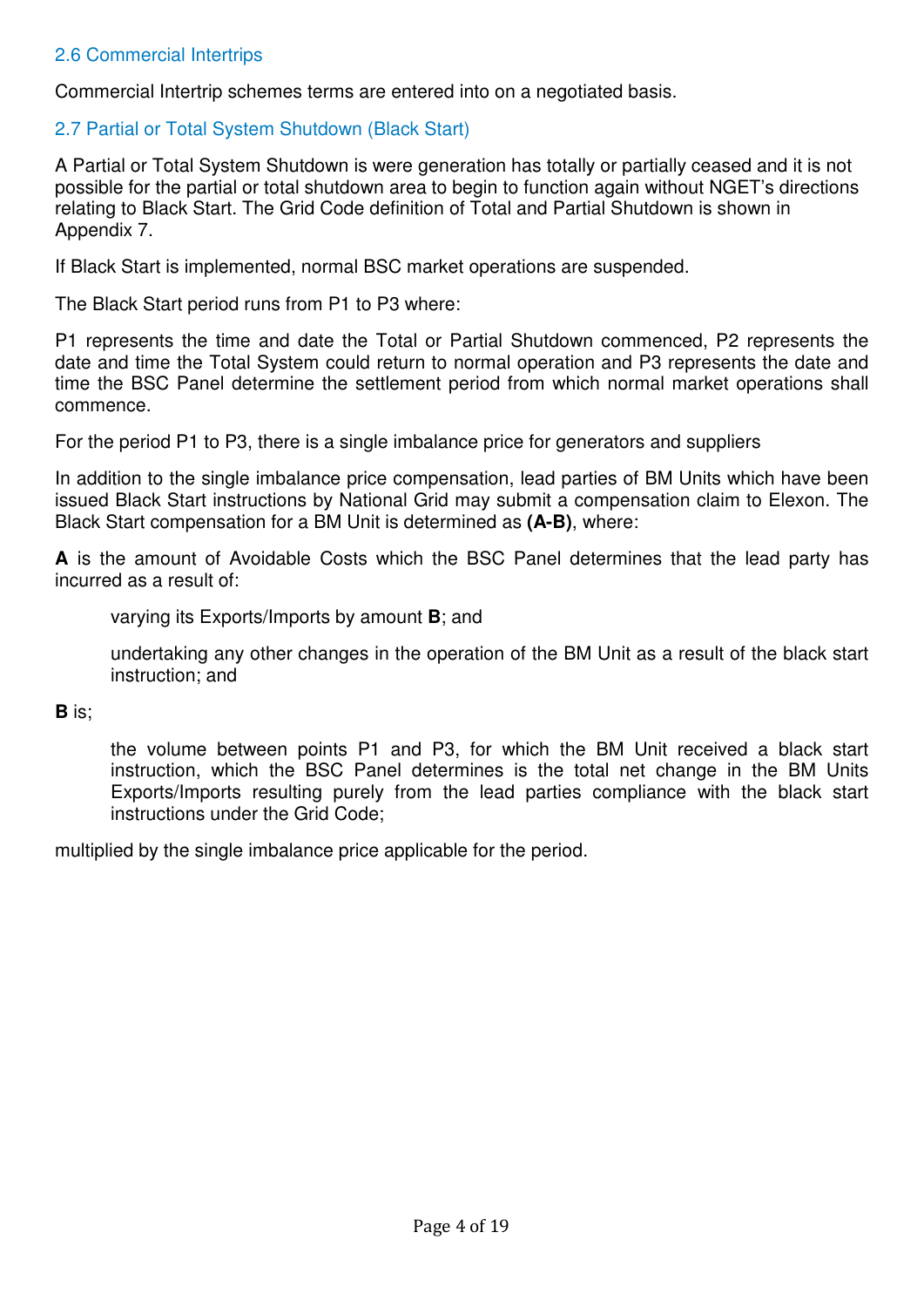Figure 1 shows a visual comparison of the seven types of loss of access listed in Section 2. The incident leading to the loss of access is assumed to occur immediately after the start of settlement period 1. Gate closure at this point is up to and including settlement period 3, i.e. no trading can be done for this period. The diagram shows what compensation is paid for the first 24 hours (assuming the disconnections last that long) and what is paid after the 24 hour period, white signifies that no compensation is paid for that period.

#### Figure 1: Summary of current compensation arrangements



\*\*Entitled to ABSVD, aside from category 1

a - Oct 10 to Sept 11 (inclusive) saw 32 Emergency Instruction, not all would have been eligible for payment

b - There have been no EDI that have been paid as of February 2012, 1 claim under investigation

c – 6 claims paid, 3 rejected. I planned outage claim pending payment. A number of other claims under investigation.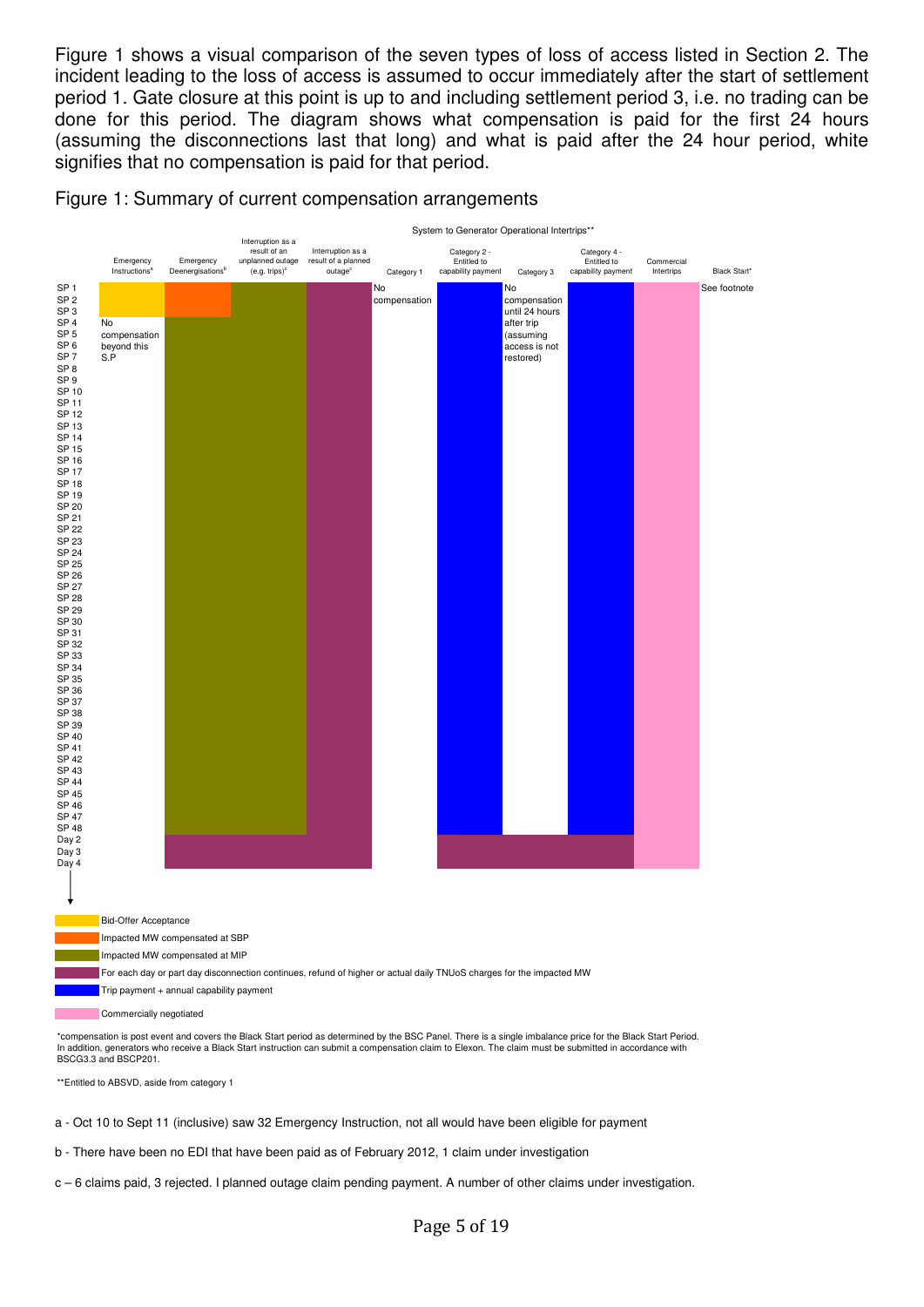Appendices 1-7 contain additional information on the disconnections described earlier. The appendices contain extracts from the BSC, CUSC and the Grid Code, code extracts are shown in italics.

# **Appendix 1 - Emergency Instructions**

An emergency instruction is defined in the Grid Code's glossary and definitions as:

An instruction issued by NGET in emergency circumstances, pursuant to BC2.9, to the Control Point of a User. In the case of such instructions applicable to a BM Unit, it may require an action or response which is outside the Dynamic Parameters, QPN or Other Relevant Data, and may include an instruction to trip a Genset.

Emergency Instructions are treated as a Bid-Offer Acceptances (Grid Code BC2.9.2.3) except in particular situations (e.g. black start invoked).

The BSC sets out how an Emergency Instruction will be compensated, Section Q, paragraph 5.3.2(b) states that for an emergency instruction:

the 'to' time is the end of the last Settlement Period for which Gate Closure fell before the Bid-Offer Acceptance Time, and the 'to' MW level is the same as the 'from' MW level.

i.e. compensation will be until the end of the BM window. Where Bid-Offer data is not submitted by a BM Unit or a BM Unit does not take part in the BM Mechanism the emergency instruction will be compensated at a zero price.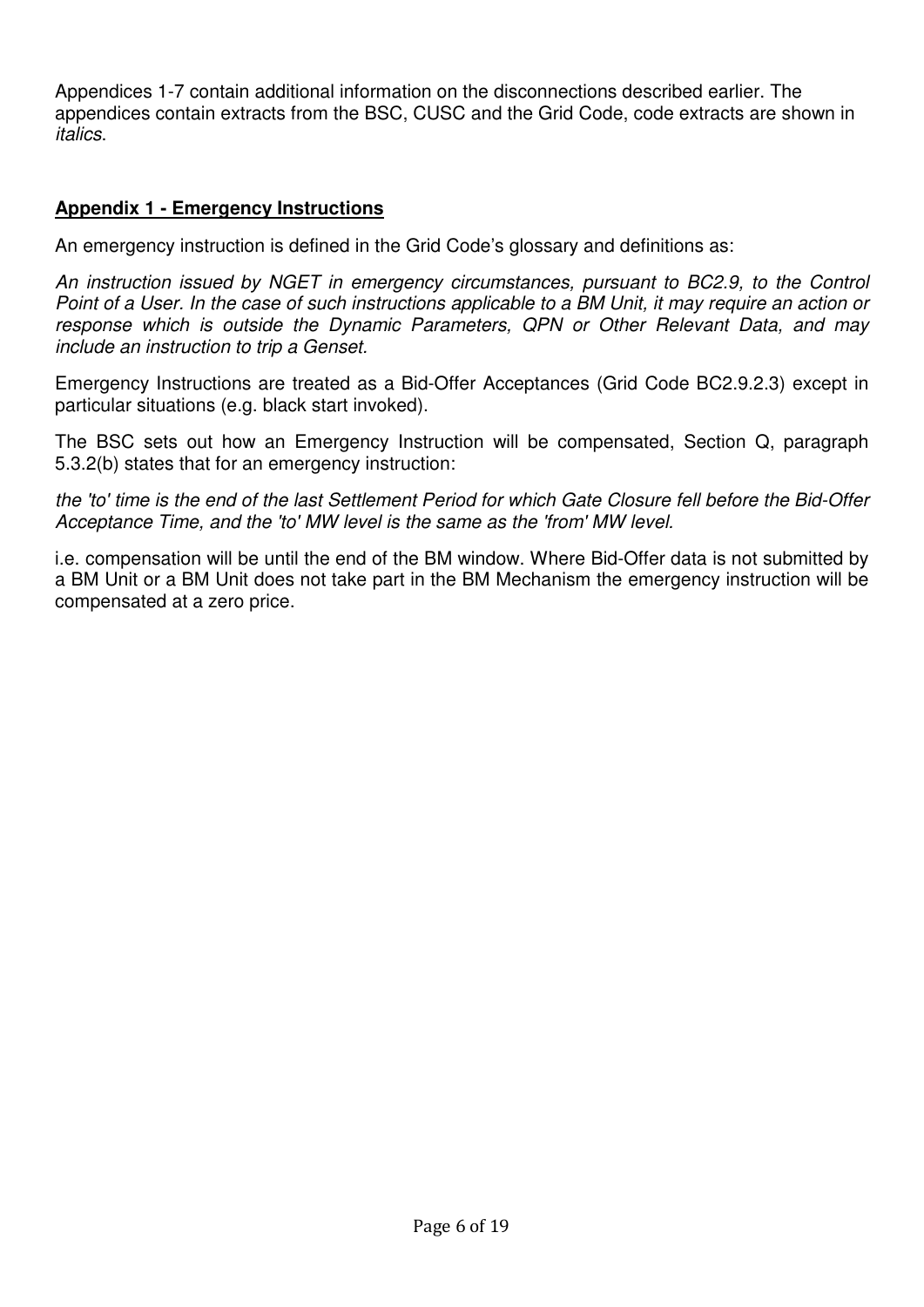# **Appendix 2 - Emergency Deenergisation**

An emergency de-energisation instruction is defined in the Grid Code's glossary and definitions as:

an Emergency Instruction issued by NGET to De-Synchronise a Generating Unit, Power Park Module or DC Converter in circumstances specified in the CUSC.

The CUSC, Section 11, contains additional information regarding the specific circumstances of an emergency de-energisation instruction. The relevant CUSC extract from Section 11 is shown below:

CUSC definition of an Emergency Deenergisation:

an instruction issued by The Company to a User to either:

(a) Deenergise that User's Equipment, or

(b) request the owner of the Distribution System to which the User's equipment or equipment for which that User is responsible (as defined in Section K of the Balancing and Settlement Code) is connected to Deenergise that User's Equipment or equipment for which that User is responsible (as defined in Section K of the Balancing and Settlement Code or ;

(c) declare its Maximum Export Limit in respect of the BM Unit(s) associated with such User's Equipment to zero and to maintain it at that level during the Interruption Period,

where in The Company's reasonable opinion:

(i) the condition or manner of operation of any Transmission Plant and/or Apparatus is such that it may cause damage or injury to any person or to the National Electricity Transmission System; and

(ii) if the User's Equipment connected to such Transmission Plant and/or

Apparatus was not Deeenergised and/or the Maximum Export Limit of such User's Equipment connected to such Transmission Plant and/or Apparatus was not reduced to zero then it is likely that the Transmission Plant and/or Apparatus would automatically trip; and

(iii) if such Transmission Plant and/or Apparatus had tripped automatically, then

- (I) the BM Unit comprised in such User's Equipment (other than an Interconnector Owner); or
- (II) an Interconnector of an Affected User who is an Interconnector Owner,

would, solely as a result of Deenergisation of Plant and Apparatus forming part of the National Electricity Transmission System, have been Deenergised.

Emergency Deenergisation instructions are compensated under the CUSC, with the relevant extract (Interruption Payment) shown below. The definition of Interruption Payment shown below includes payments for planned interruptions and unplanned interruptions as well as emergency deenergisation. The text relevant to emergency deenegisation compensation is highlighted in blue.

The payment for each day or part thereof of the Interruption Period calculated as follows:

1. In the case of a Relevant Interruption arising as a result of a Planned Outage the higher of: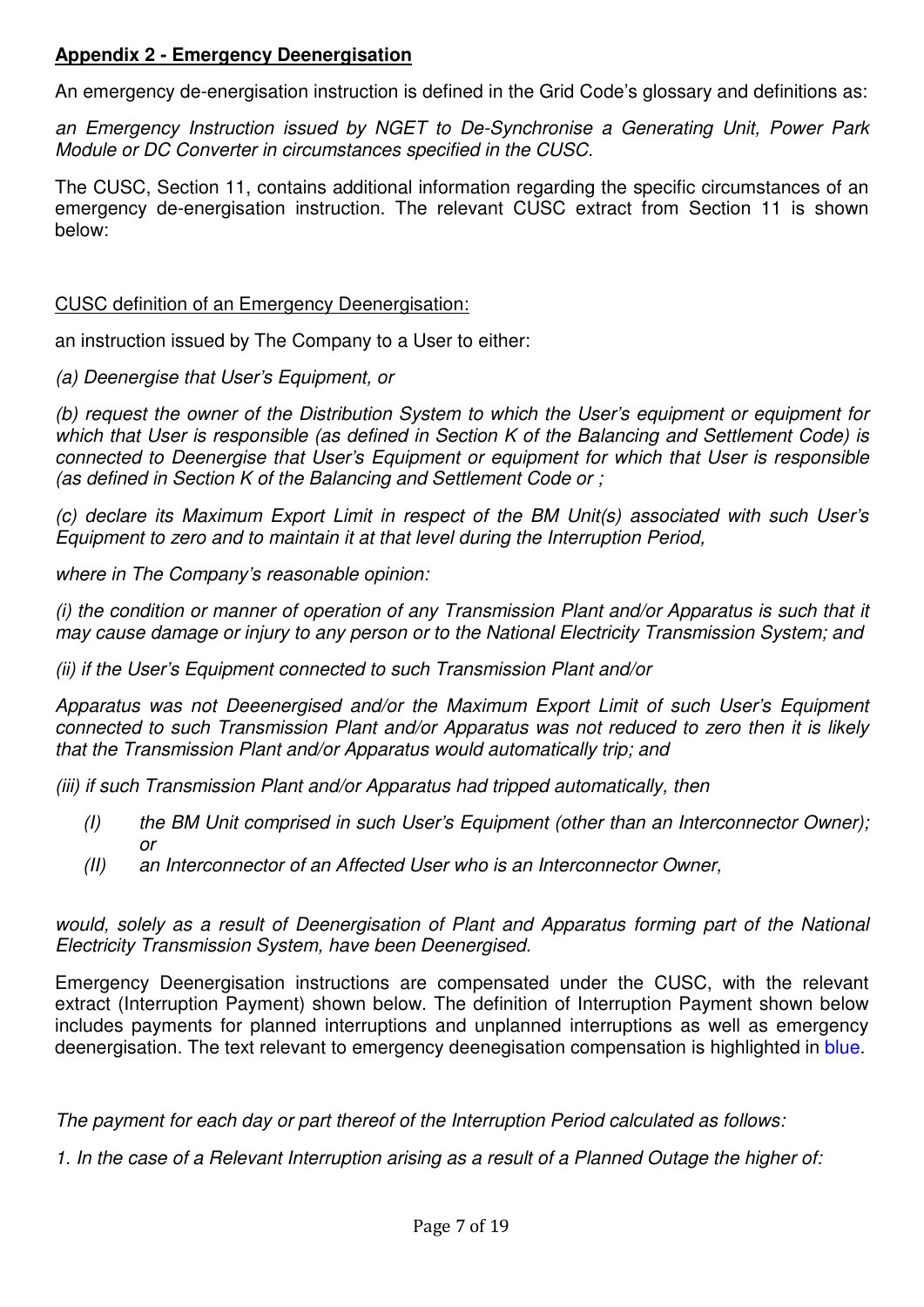A. the £ per MW calculated by reference to the total TNUoS income derived from generators divided by the total system Transmission Entry Capacity, in each case using figures for the Financial Year prior to that in which the Relevant Interruption occurs, this is then divided by 365 to give a daily £ per MW rate; or

B. the actual £ per MW of an Affected User by reference to the tariff in the Use of System Charging Statement for the Financial Year in which the Relevant Interruption occurs divided by 365 to give a daily £per MW rate.

A or B are then multiplied by:

a) in the case of an Affected User other than an Interconnected Owner the MW arrived at after deducting from the Transmission Entry Capacity for the Connection Site the sum of the Connection Entry Capacity of the unaffected BM Units at the Connection Site;

and

b) in the case of an Affected User who is an Interconnector Owner the MW specified in the Transmission Entry Capacity for the Connection Site.

2. In the case of a Relevant Interruption arising as a result of an Emergency

## Deenergisation Instruction:

(a) sum equal to the price in  $E/MWh$  for the relevant Settlement Period(s) (as provided for in Section T 4.4.5 of the Balancing and Settlement Code) for each Settlement Period (or part thereof) from the time when the Emergency Deenergisation Instruction was issued by The Company until the first Settlement Period for which Gate Closure had not (at the time the Emergency Deenergisation Instruction was issued by The Company) occurred

multiplied by:

(i) in the case of an Affected User other than an Interconnected Owner the MW arrived at after deducting from the Transmission Entry Capacity for the Connection Site the sum of the Connection Entry Capacity of the unaffected BM Units at the Connection Site;

#### and

(ii) in the case of an Affected User who is an Interconnector Owner the MW specified in the Transmission Entry Capacity for the Connection Site,

(b) For each subsequent Settlement Period of the Relevant Interruption which occurs within the first 24 hours of the Relevant Interruption, a sum equal to the price in £/MWh for the relevant Settlement Period(s) (as provided for in Section T 1.5.3 of the Balancing and Settlement Code)

#### multiplied by:

(i) in the case of an Affected User other than an Interconnector Owner the MW arrived at after deducting from the Transmission Entry Capacity for the Connection Site the sum of the Connection Entry Capacity of the unaffected BM Units at the Connection site;

and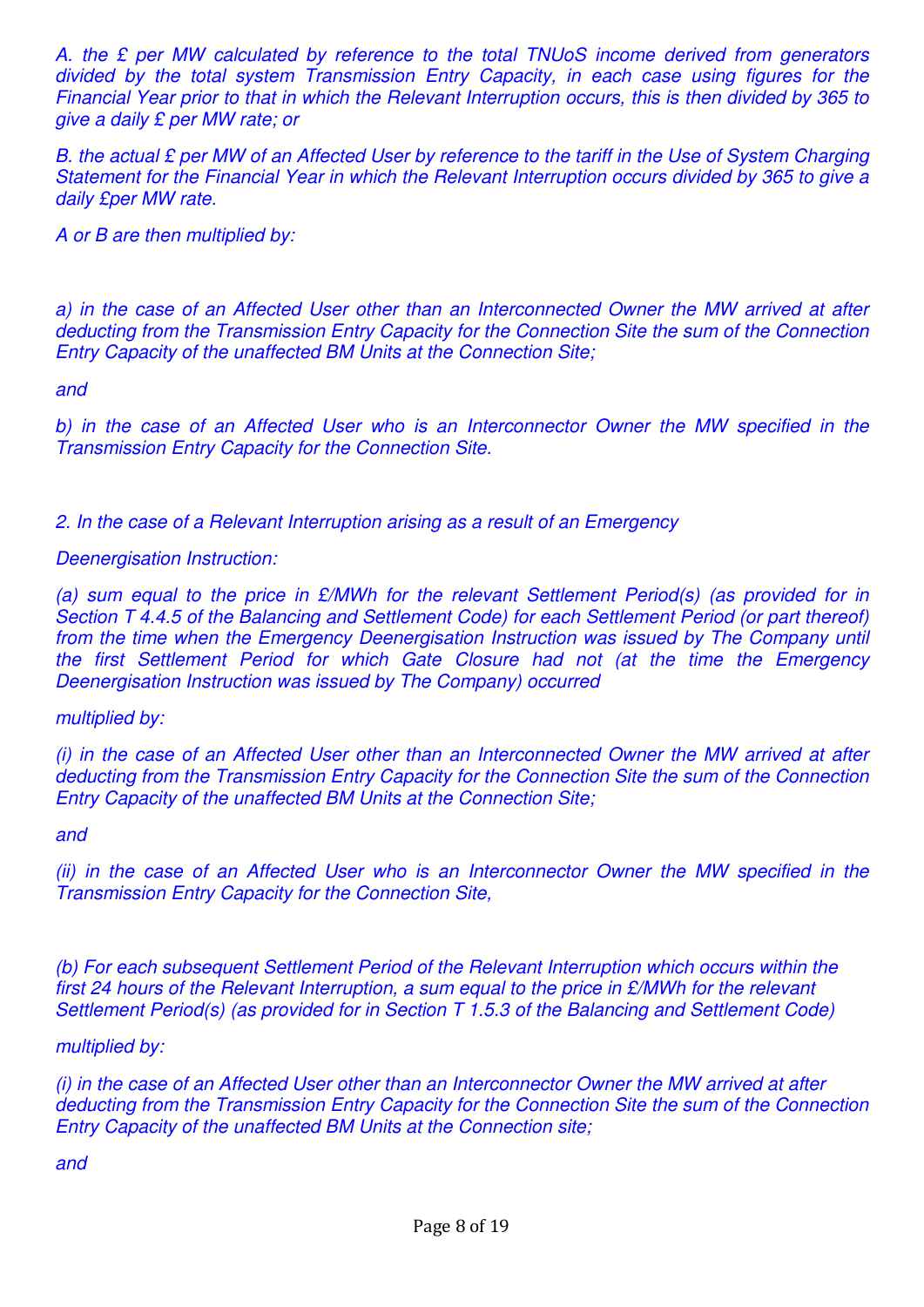(ii) in the case of an Affected User who is an Interconnector Owner the MW specified in the Transmission Entry Capacity for the Connection Site; and

(c) and after the first 24 hours a sum calculated as 1 above

3. In the case of all other Relevant Interruptions:

For each Settlement Period of the Relevant Interruption which occurs within the first 24 hours of the Relevant Interruption, a sum equal to the price in  $E/MWh$  for the relevant Settlement Period(s) (as provided for in Section T 1.5.3 of the Balancing and Settlement Code).

Multiplied by:

a) in the case of an Affected User other than an Interconnector Owner the MW arrived at after deducting from the Transmission Entry Capacity for the Connection Site the sum of the Connection Entry Capacity of the unaffected BM Units at the Connection Site; and

b) in the case of an Affected User who is an Interconnector Owner the MW specified in the Transmission Entry Capacity for the Connection Site

and after the first 24 hours a sum calculated as 1 above.

Provided always that an Affected User shall not receive payment for more than one Relevant Interruption in any given day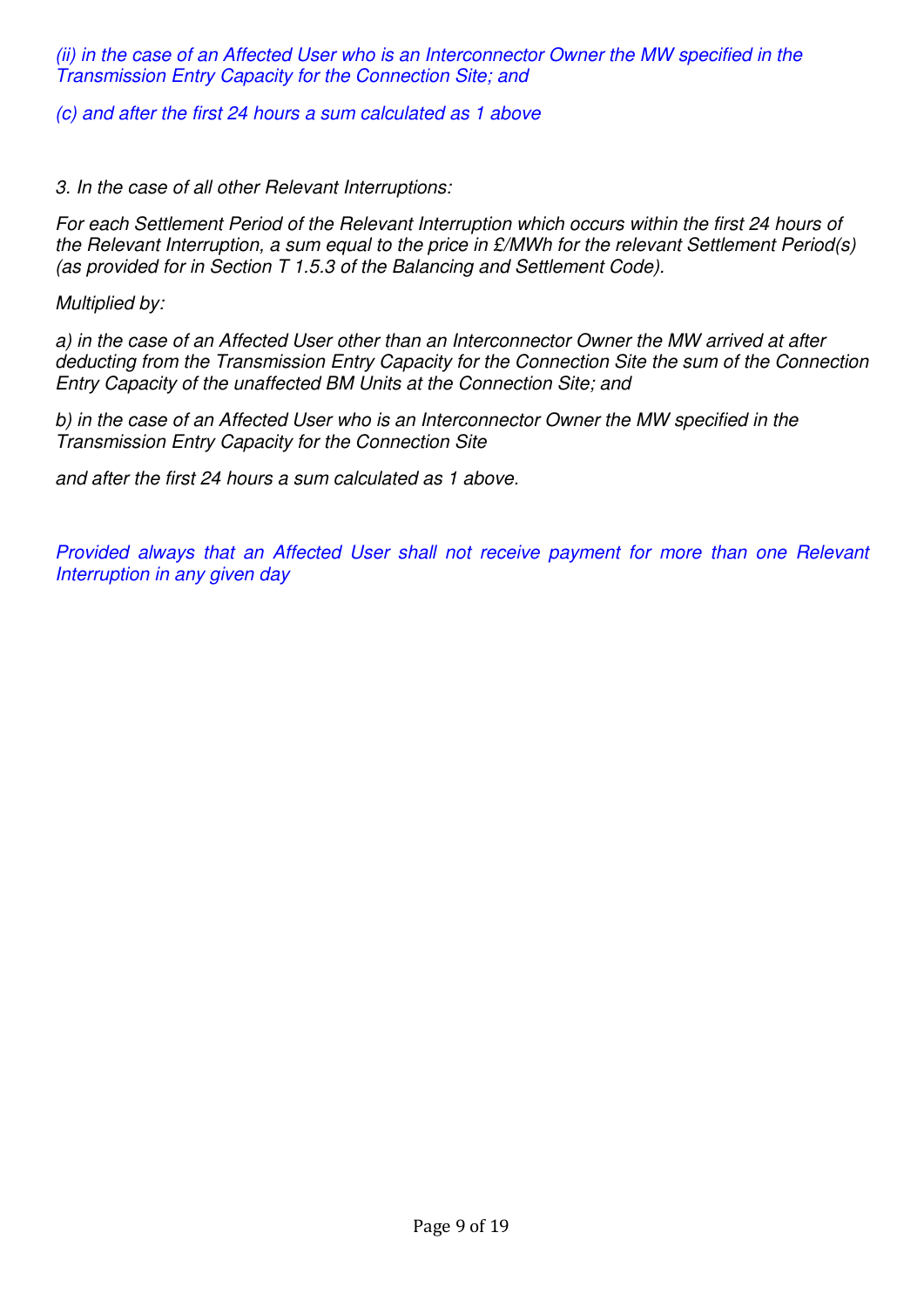# **Appendix 3- Interruption as a result of an unplanned outage (e.g. trips)**

An interruption is defined in the CUSC, Section 11 as:

where either:-

(i) solely as a result of Deenergisation of Plant and Apparatus forming part of the National Electricity Transmission System; or

(ii) in accordance with an Emergency Deenergisation Instruction;

a) a BM Unit comprised in the User's Equipment of an Affected User (other than an Interconnector Owner) is Deenergised; or

b) an Interconnector of an Affected User who is an Interconnector Owner is Deenergised.; or

c) The Maximum Export Limit in respect of the BM Unit(s) associated with such User's Equipment is zero.

Payments for eligible interruptions are defined in the CUSC. The definition of Interruption Payment shown below includes payments for planned interruptions and emergency deenergisation as well as unplanned interruptions. The text relevant to unplanned interruption compensation is highlighted in blue.

The payment for each day or part thereof of the Interruption Period calculated as follows:

1. In the case of a Relevant Interruption arising as a result of a Planned Outage the higher of:

A. the £ per MW calculated by reference to the total TNUoS income derived from generators divided by the total system Transmission Entry Capacity, in each case using figures for the Financial Year prior to that in which the Relevant Interruption occurs, this is then divided by 365 to give a daily £ per MW rate; or

B. the actual £ per MW of an Affected User by reference to the tariff in the Use of System Charging Statement for the Financial Year in which the Relevant Interruption occurs divided by 365 to give a daily £per MW rate.

A or B are then multiplied by:

a) in the case of an Affected User other than an Interconnected Owner the MW arrived at after deducting from the Transmission Entry Capacity for the Connection Site the sum of the Connection Entry Capacity of the unaffected BM Units at the Connection Site;

and

b) in the case of an Affected User who is an Interconnector Owner the MW specified in the Transmission Entry Capacity for the Connection Site.

2. In the case of a Relevant Interruption arising as a result of an Emergency Deenergisation Instruction:

(a) sum equal to the price in £/MWh for the relevant Settlement Period(s) (as provided for in Section T 4.4.5 of the Balancing and Settlement Code) for each Settlement Period (or part thereof)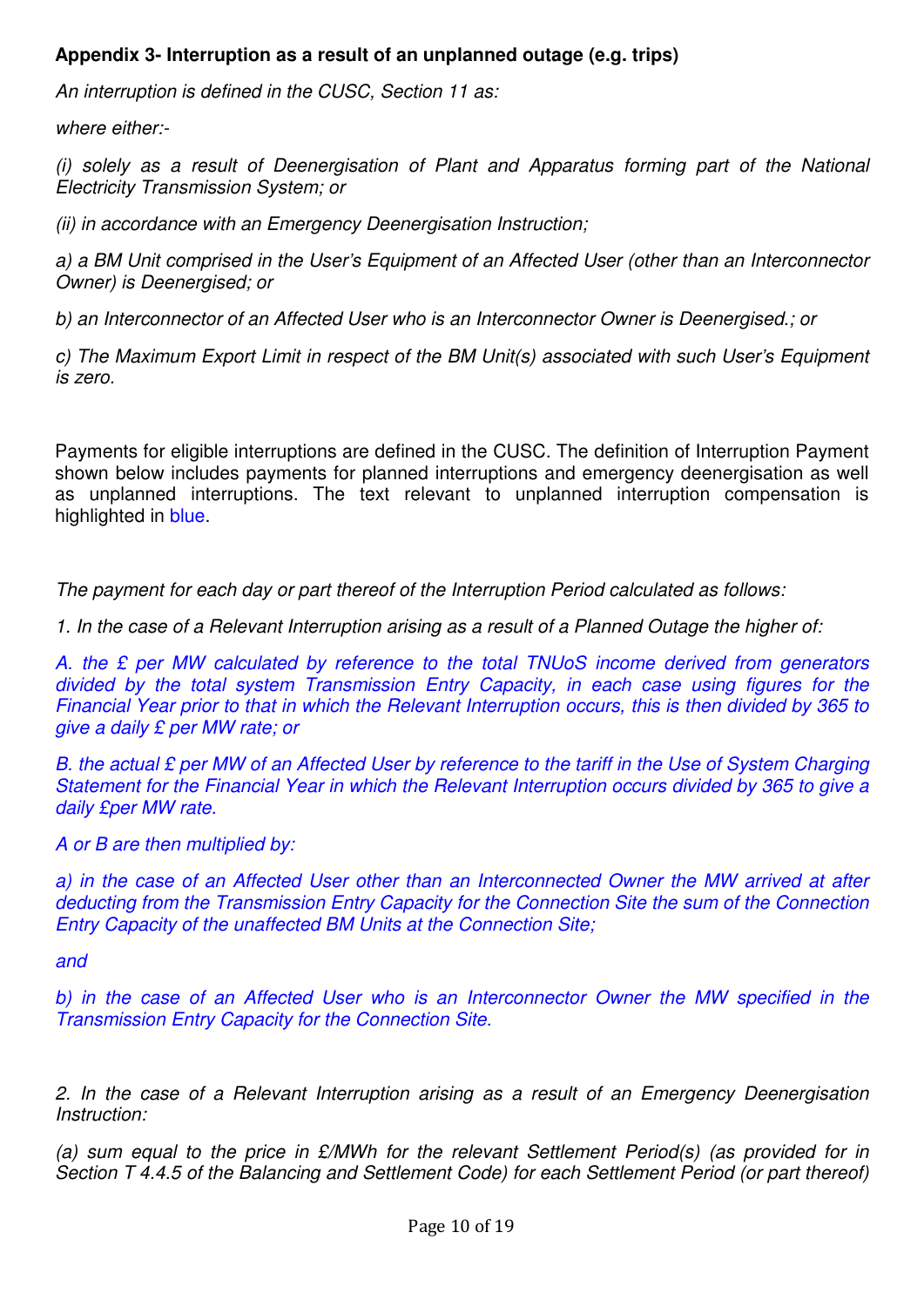from the time when the Emergency Deenergisation Instruction was issued by The Company until the first Settlement Period for which Gate Closure had not (at the time the Emergency Deenergisation Instruction was issued by The Company) occurred

multiplied by:

(i) in the case of an Affected User other than an Interconnected Owner the MW arrived at after deducting from the Transmission Entry Capacity for the Connection Site the sum of the Connection Entry Capacity of the unaffected BM Units at the Connection Site;

and

(ii) in the case of an Affected User who is an Interconnector Owner the MW specified in the Transmission Entry Capacity for the Connection Site,

(b) For each subsequent Settlement Period of the Relevant Interruption which occurs within the first 24 hours of the Relevant Interruption, a sum equal to the price in £/MWh for the relevant Settlement Period(s) (as

provided for in Section T 1.5.3 of the Balancing and Settlement Code)

multiplied by:

(i) in the case of an Affected User other than an Interconnector Owner the MW arrived at after deducting from the Transmission Entry Capacity

for the Connection Site the sum of the Connection Entry Capacity of the unaffected BM Units at the Connection site;

and

(ii) in the case of an Affected User who is an Interconnector Owner the MW specified in the Transmission Entry Capacity for the Connection Site; and

(c) and after the first 24 hours a sum calculated as 1 above

3. In the case of all other Relevant Interruptions:

For each Settlement Period of the Relevant Interruption which occurs within the first 24 hours of the Relevant Interruption, a sum equal to the price in £/MWh for the relevant Settlement Period(s) (as provided for in Section T 1.5.3 of the Balancing and Settlement Code).

Multiplied by:

a) in the case of an Affected User other than an Interconnector Owner the MW arrived at after deducting from the Transmission Entry Capacity for the

Connection Site the sum of the Connection Entry Capacity of the unaffected BM Units at the Connection Site; and

b) in the case of an Affected User who is an Interconnector Owner the MW specified in the Transmission Entry Capacity for the Connection Site

and after the first 24 hours a sum calculated as 1 above.

Provided always that an Affected User shall not receive payment for more than one Relevant Interruption in any given day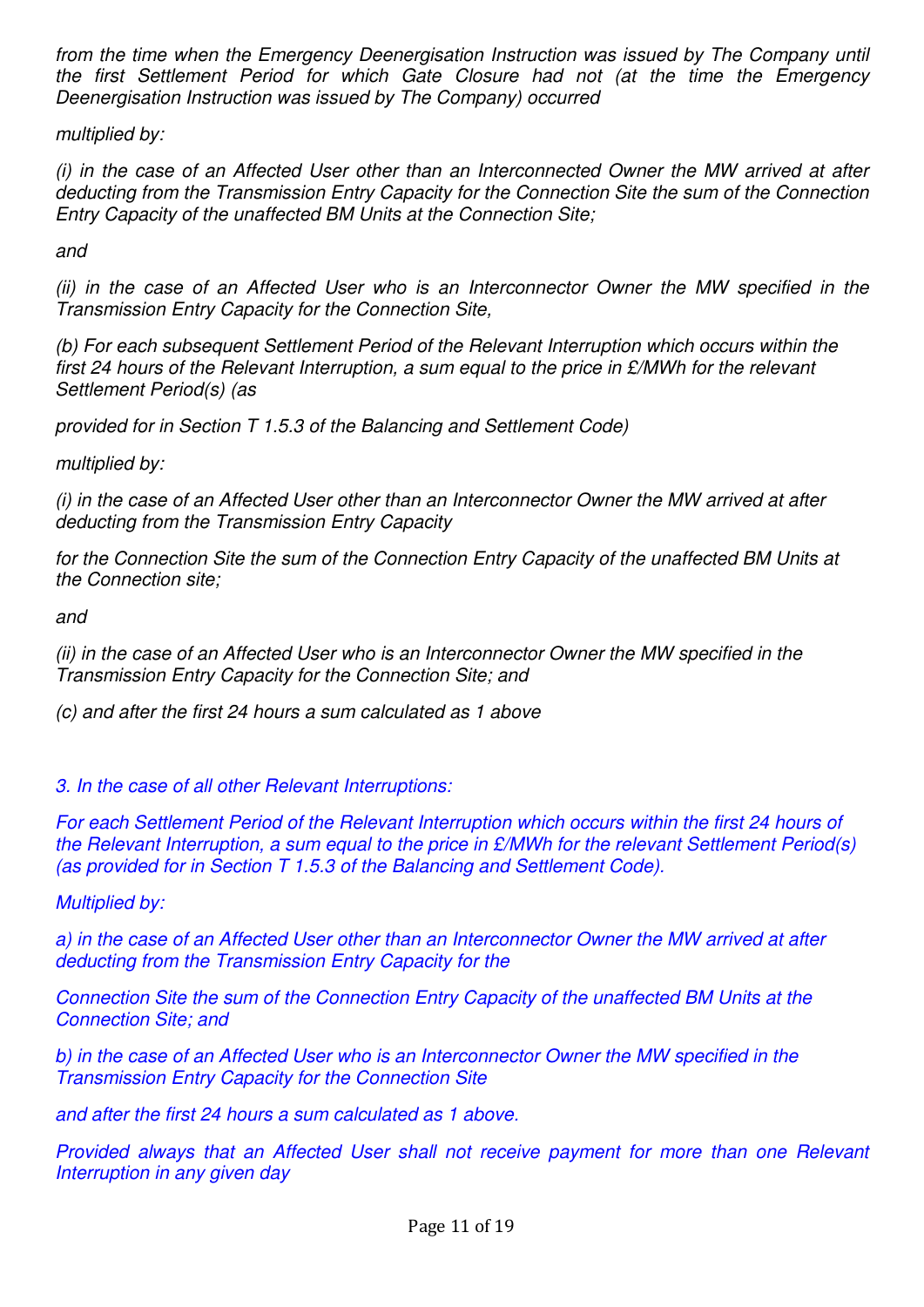A planned outage is defined under the Grid Code as:

An outage of a Large Power Station or of part of the National Electricity Transmission System, or of part of a User System, co-ordinated by NGET under OC2.

Under OC2 National Grid can notify of a planned outage by 16:00 the day before.

Planned interruptions are compensated under the CUSC, with the relevant extract (Interruption Payment) shown below. The definition of Interruption Payment shown below includes payments for unplanned interruptions and emergency deenergisation as well as planned interruptions. The text relevant to planned interruption compensation is highlighted in blue.

The payment for each day or part thereof of the Interruption Period calculated as follows:

1. In the case of a Relevant Interruption arising as a result of a Planned Outage the higher of:

A. the £ per MW calculated by reference to the total TNUoS income derived from generators divided by the total system Transmission Entry Capacity, in each case using figures for the Financial Year prior to that in which the Relevant Interruption occurs, this is then divided by 365 to give a daily £ per MW rate; or

B. the actual £ per MW of an Affected User by reference to the tariff in the Use of System Charging Statement for the Financial Year in which the Relevant Interruption occurs divided by 365 to give a daily £per MW rate.

A or B are then multiplied by:

a) in the case of an Affected User other than an Interconnected Owner the MW arrived at after deducting from the Transmission Entry Capacity for the Connection Site the sum of the Connection Entry Capacity of the unaffected BM Units at the Connection Site;

and

b) in the case of an Affected User who is an Interconnector Owner the MW specified in the Transmission Entry Capacity for the Connection Site.

2. In the case of a Relevant Interruption arising as a result of an Emergency Deenergisation Instruction:

(a) sum equal to the price in £/MWh for the relevant Settlement Period(s) (as provided for in Section T 4.4.5 of the Balancing and Settlement Code) for each Settlement Period (or part thereof) from the time when the Emergency Deenergisation Instruction was issued by The Company until the first Settlement Period for which Gate Closure had not (at the time the Emergency Deenergisation Instruction was issued by The Company) occurred

multiplied by:

(i) in the case of an Affected User other than an Interconnected Owner the MW arrived at after deducting from the Transmission Entry Capacity for the Connection Site the sum of the Connection Entry Capacity of the unaffected BM Units at the Connection Site;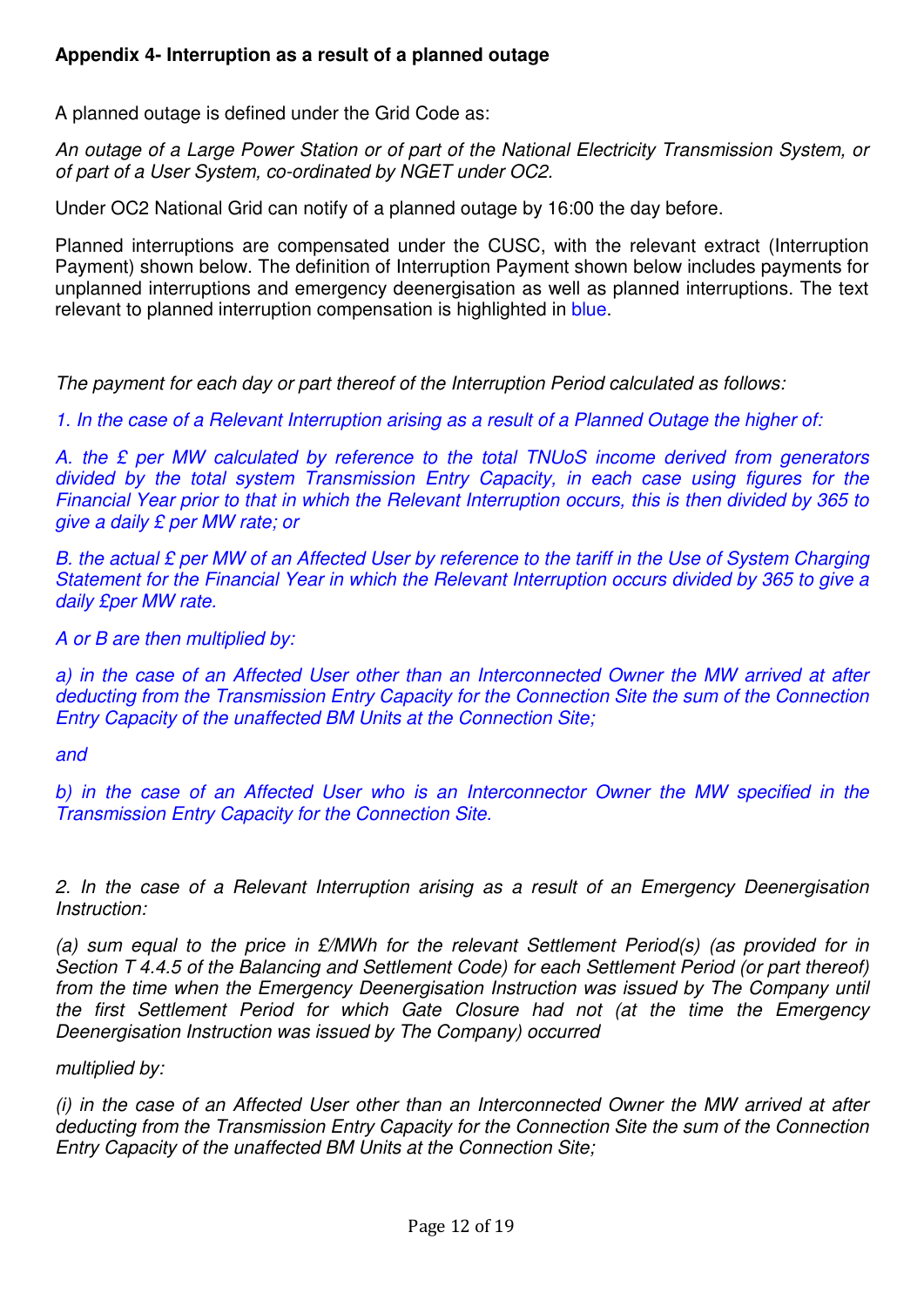and

(ii) in the case of an Affected User who is an Interconnector Owner the MW specified in the Transmission Entry Capacity for the Connection Site,

(b) For each subsequent Settlement Period of the Relevant Interruption which occurs within the first 24 hours of the Relevant Interruption, a sum equal to the price in £/MWh for the relevant Settlement Period(s) (as provided for in Section T 1.5.3 of the Balancing and Settlement Code)

multiplied by:

(i) in the case of an Affected User other than an Interconnector Owner the MW arrived at after deducting from the Transmission Entry Capacity

for the Connection Site the sum of the Connection Entry Capacity of the unaffected BM Units at the Connection site;

and

(ii) in the case of an Affected User who is an Interconnector Owner the MW specified in the Transmission Entry Capacity for the Connection Site; and

(c) and after the first 24 hours a sum calculated as 1 above

3. In the case of all other Relevant Interruptions:

For each Settlement Period of the Relevant Interruption which occurs within the first 24 hours of the Relevant Interruption, a sum equal to the price in  $\mathcal{L}/MWh$  for the relevant Settlement Period(s) (as provided for in Section T 1.5.3 of the Balancing and Settlement Code).

# Multiplied by:

a) in the case of an Affected User other than an Interconnector Owner the MW arrived at after deducting from the Transmission Entry Capacity for the Connection Site the sum of the Connection Entry Capacity of the unaffected BM Units at the Connection Site; and

b) in the case of an Affected User who is an Interconnector Owner the MW specified in the Transmission Entry Capacity for the Connection Site

and after the first 24 hours a sum calculated as 1 above.

Provided always that an Affected User shall not receive payment for more than one Relevant Interruption in any given day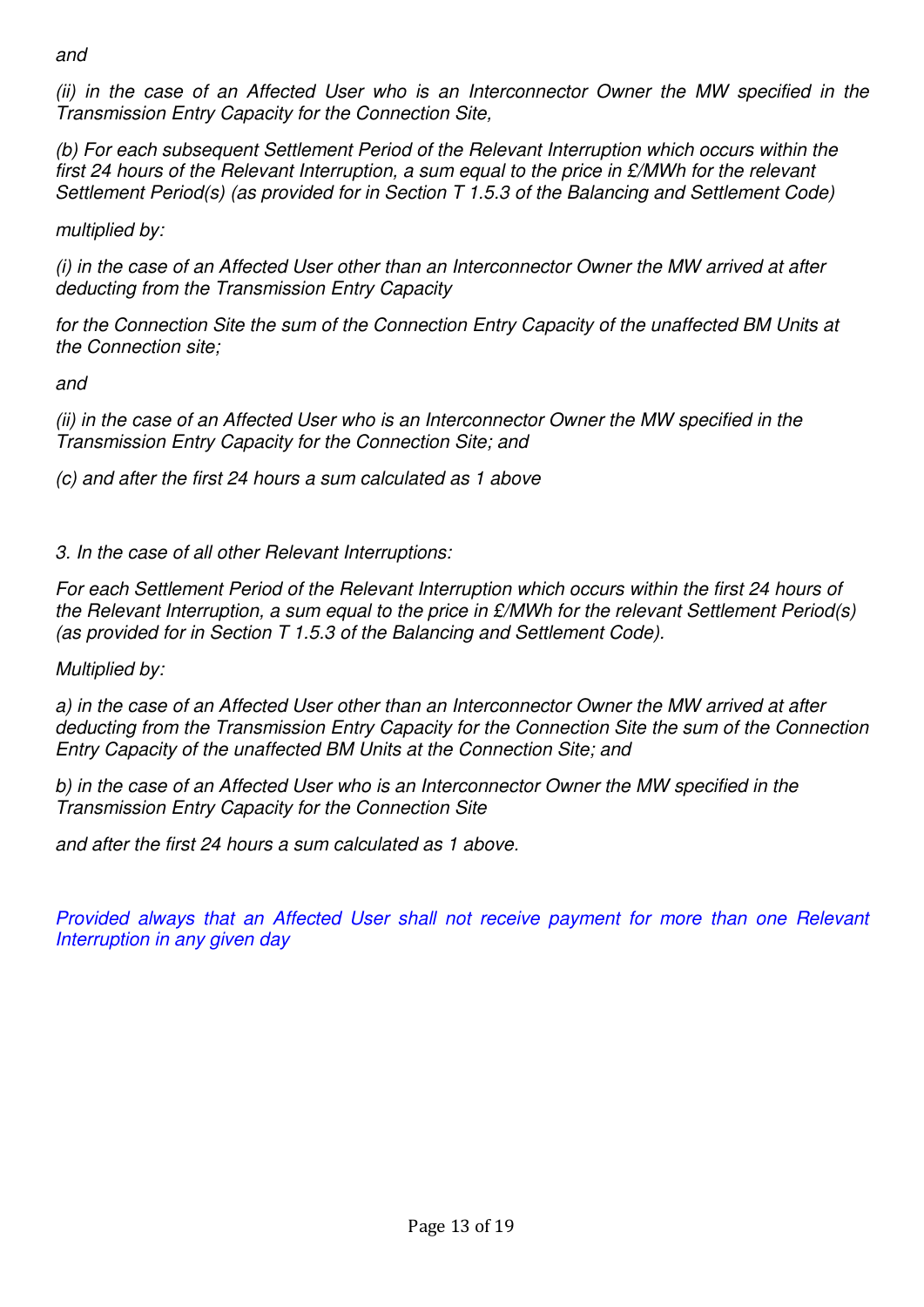# **Appendix 5- System to Generator Intertrips**

System to Generator Operational Intertripping is defined in the Grid Code as:

A Balancing Service involving the initiation by a System to Generator Operational Intertripping Scheme of automatic tripping of the User's circuit breaker(s) resulting in the tripping of BM Unit(s) or (where relevant) Generating Unit(s) comprised in a BM Unit to prevent abnormal system conditions occurring, such as over voltage, overload, System instability, etc, after the tripping of other circuit-breakers following power System fault(s).

There are 4 types of operational intertrip schemes (referred to as Category 1, 2, 3, 4 Intertripping Schemes). These are defined in the Grid Code.

# **Category 1 Intertripping Scheme** -

A System to Generator Operational Intertripping Scheme arising from a variation to Connection Design following a request from the relevant User which is consistent with the criteria specified in the Security and Quality of Supply Standard.

No payment provisions are applicable for this type of intertrip

# **Category 2 Intertripping Scheme -**

A System to Generator Operational Intertripping Scheme which is:-

(i) required to alleviate an overload on a circuit which connects the Group containing the User's Connection Site to the GB Transmission System; and

(ii) installed in accordance with the requirements of the planning criteria of the Security and Quality of Supply Standard in order that measures can be taken to permit maintenance access for each transmission circuit and for such measures to be economically justified,

and the operation of which results in a reduction in Active Power on the overloaded circuits which connect the User's Connection Site to the rest of the GB Transmission System which is equal to the reduction in Active Power from the Connection Site (once any system losses or third party system effects are discounted).

This type of intertrip would be eligible to receive a capability payment (and intertrip payment) and a Restricted Export Level Payment (in the event that National Grid is unable to restore transmission capacity within 24 hours following the trip).

# **Category 3 Intertripping Scheme**

A System to Generator Operational Intertripping Scheme which, where agreed by NGET and the User, is installed to alleviate an overload on, and as an alternative to, the reinforcement of a third party system, such as the Distribution System of a Public Distribution System Operator.

This type of intertrip would be eligible to receive a Restricted Export Level Payment (in the event that National Grid is unable to restore transmission capacity within 24 hours following the trip).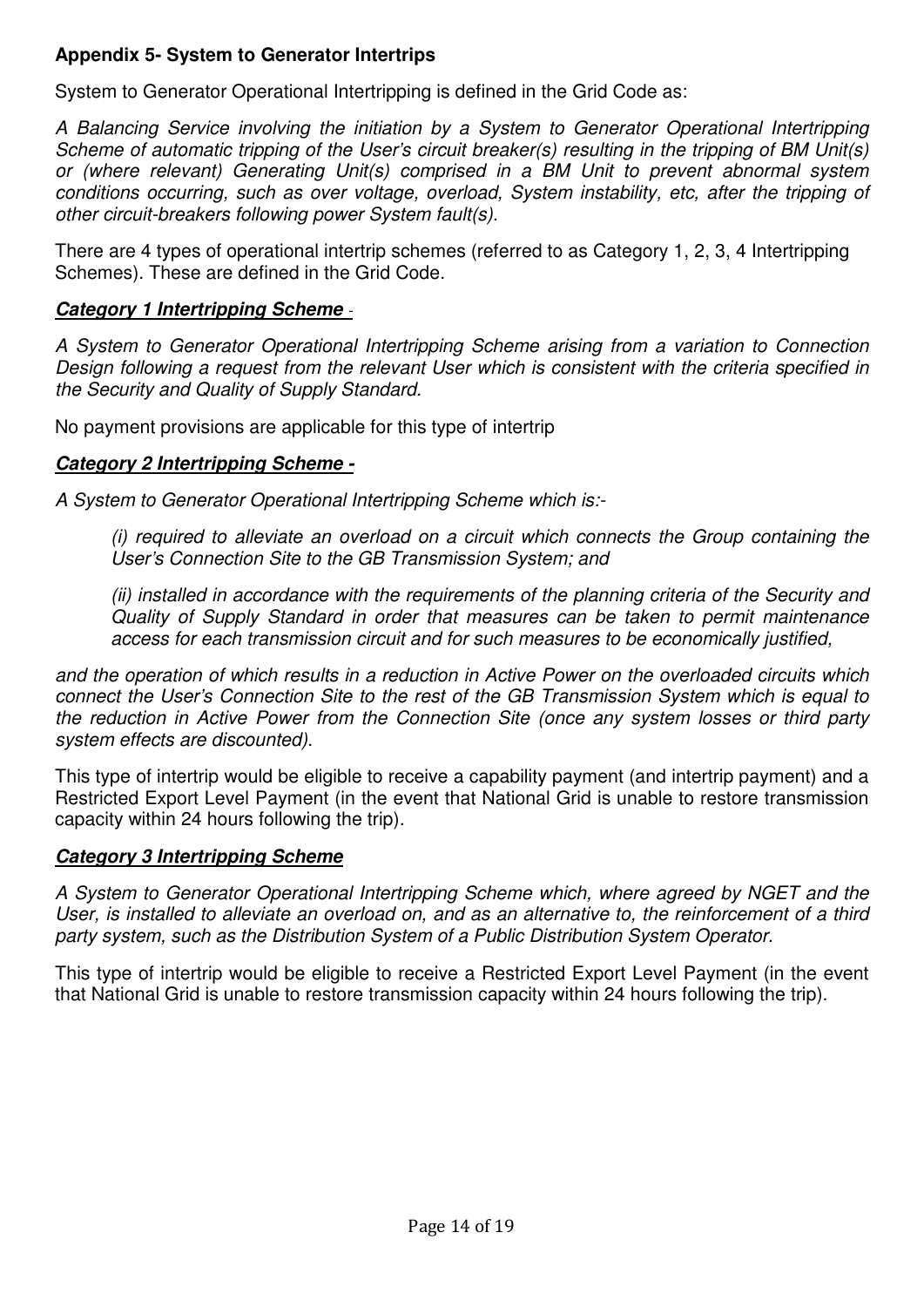# **Category 4 Intertripping Scheme**

A System to Generator Operational Intertripping Scheme installed to enable the disconnection of the Connection Site from the GB Transmission System in a controlled and efficient manner in order to facilitate the timely restoration of the GB Transmission System.

This type of intertrip would be eligible to receive a capability payment (and of intertrip payment) and a Restricted Export Level Payment (in the event that National Grid is unable to restore transmission capacity within 24 hours following the trip).Additional information regarding a tripping scheme is set out in the CUSC, Section 4. Section 4.2A sets out, amongst other areas, payments to a user:

#### Payments to the User

The Company shall make the following payments to the User in respect of System to Generator Intertripping Schemes:

(a) a Capability Payment shall be paid in respect of each Category 2 Intertripping Scheme and each Category 4 Intertripping Scheme as follows:-

(i) The Company shall pay to the User an amount ("the Capability Payment") in consideration of the installation of the System to Generator Operational Intertripping Scheme and the User's obligations under Paragraphs 4.2A.2.1(a) and (b), being an amount per month determined by reference to the number of Settlement Periods during the month in question (and in respect of which the requirement for System to Generator Operational Intertripping is stated in Appendix F3 of the relevant Bilateral Agreement) and the payment rate (£/Settlement Period) specified in Schedule 4 to this Section 4; and

(ii) for the avoidance of doubt, where a System to Generator operational Intertripping Scheme comprises both a Category 2 Intertripping Scheme and a Category 4 Intertripping Scheme, only one Capability Payment shall be payable by The Company to the User in respect thereof;

(b) subject always to Paragraph 4.2A.5, a Restricted Export Level Payment shall be paid in respect of each Category 2 Intertripping Scheme, each Category 3 Intertripping Scheme and each Category 4 Intertripping Scheme as follows:-

(i) the payment shall only be made where, following the tripping of the User's Circuit Breaker(s) upon receipt of a signal from the System to Generator operational Intertripping Scheme, restrictions on the export of Active Power from the Connection Site apply in accordance with the terms of Paragraph 4.2A.2.1(c) above at any time after the period of 24 hours has elapsed following such tripping; and

(ii) in such a case, The Company shall pay to the User upon request the Restricted Export Level Payment, by reference to the period from expiry of such 24 hour period until the time when The Company notifies the User in accordance with Paragraph 4.2A.2.2(c)(ii) that the Restricted MW Export Level no longer applies ("the Restricted Export Level Period"); and

(c) subject always to Paragraph 4.2A.5, in respect of each Category 2 Intertripping Scheme and Category 4 Intertripping Scheme, where the User's Circuit Breaker(s) are tripped upon receipt of a signal from the System to Generator Operational Intertripping Scheme, The Company shall pay to the User an amount ("the Intertrip Payment") being an amount (£/Intertrip Contracted Unit/trip) specified in Schedule 4 to this Section 4.

Schedule 4 of Section 4 sets out the payment rates for operational intertrips:

#### **SYSTEM TO GENERATOR OPERATIONAL INTERTRIPPING - PAYMENT RATES**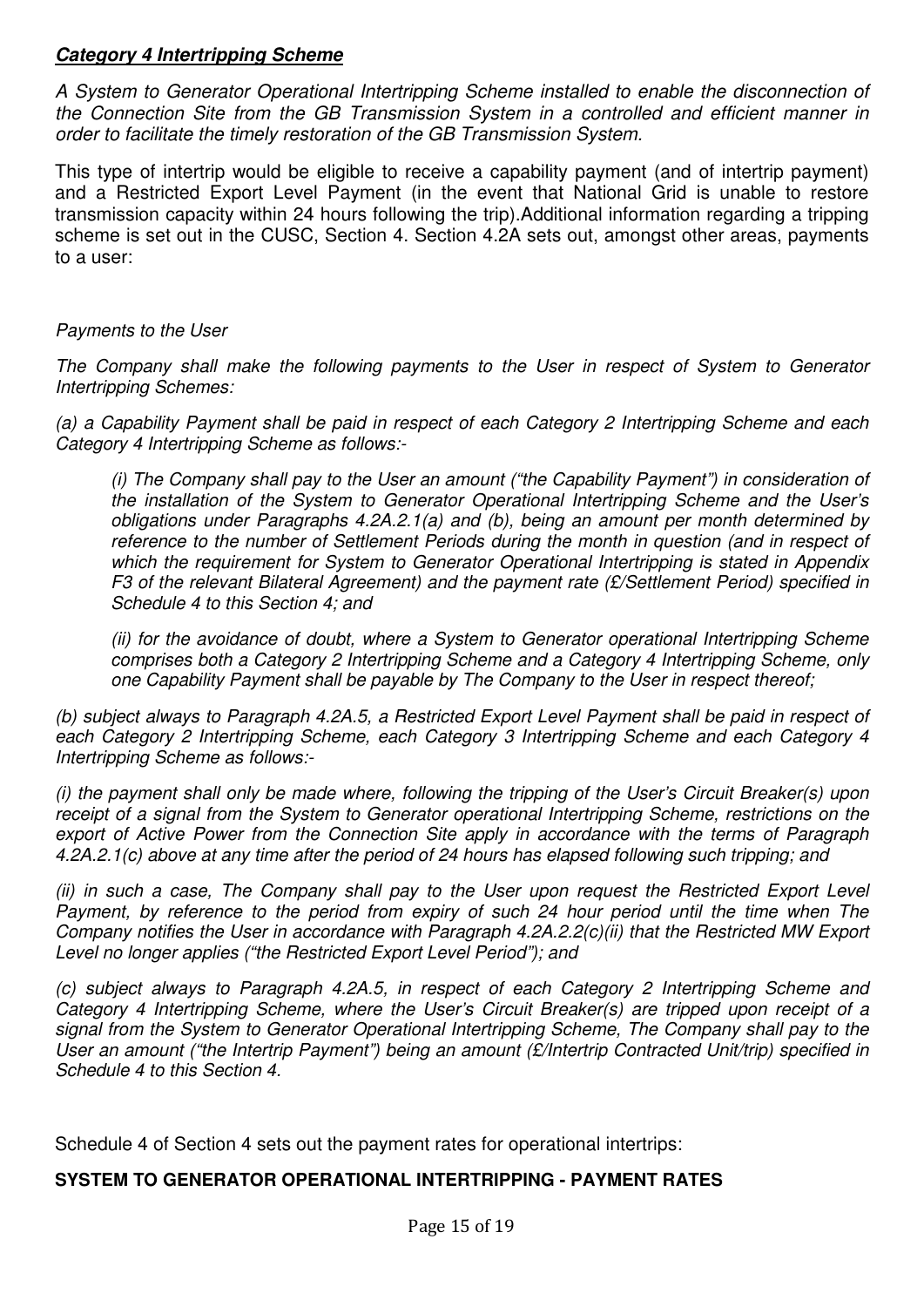|                   | <b>Category 1</b> | <b>Category 2</b> | Category 3 | <b>Category 4</b> |
|-------------------|-------------------|-------------------|------------|-------------------|
| Capability        | N/A               | £1.72             | N/A        | £1.72             |
| <b>Payment</b>    |                   |                   |            |                   |
| (£/Settlement     |                   |                   |            |                   |
| Period)           |                   |                   |            |                   |
| Intertrip         | N/A               | £400,000          | N/A        | £400,000          |
| <b>Payment</b>    |                   |                   |            |                   |
| (£/Intertrip      |                   |                   |            |                   |
| <b>Contracted</b> |                   |                   |            |                   |
| Unit/Trip)        |                   |                   |            |                   |

All rates in this Schedule 4 are specified at April 2005 base and shall be subject to indexation in accordance with Paragraph 4.5 with effect from 1st April 2006.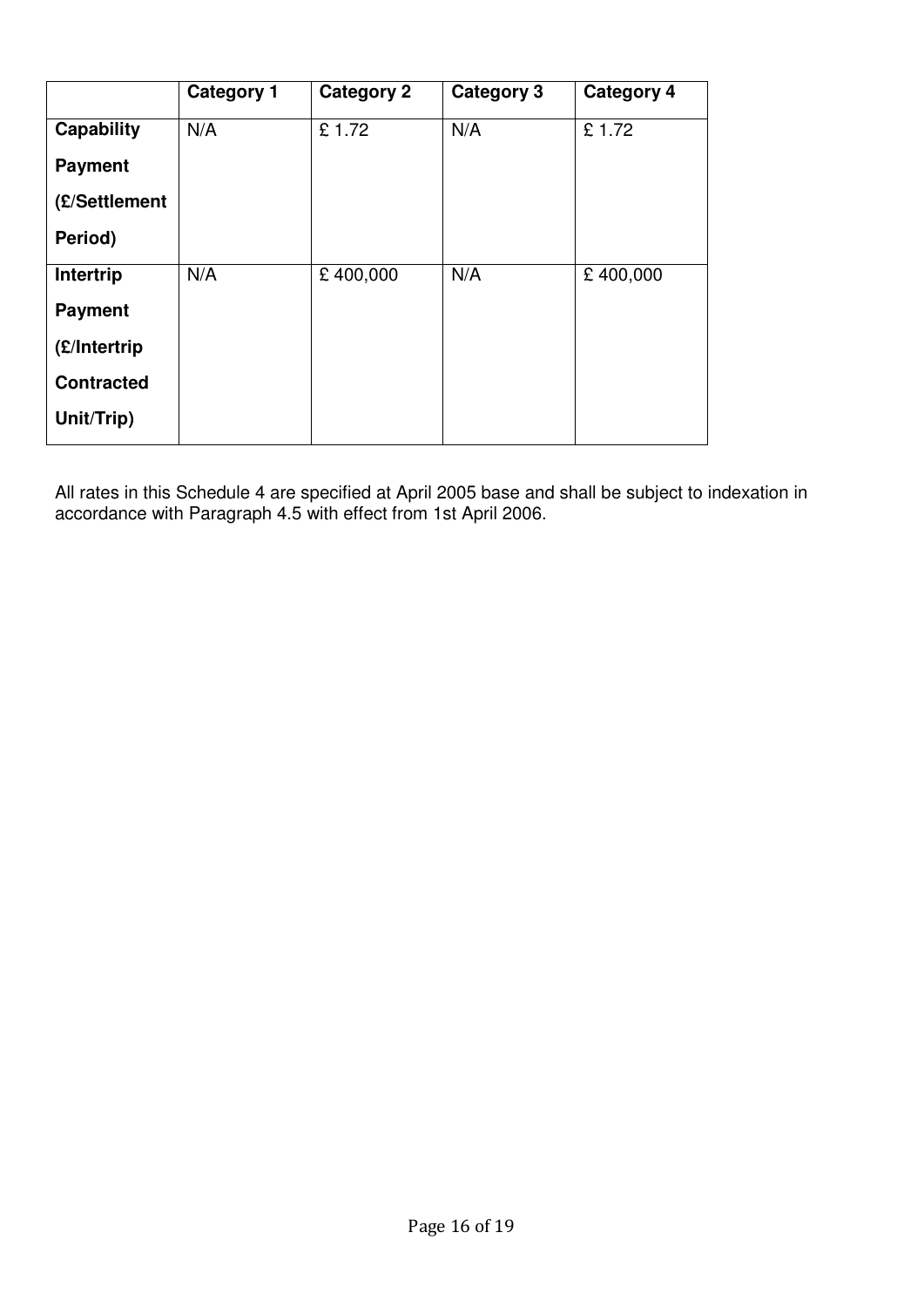# **Appendix 6- Commercial Intertrips**

National Grid will seek to, where it proves economic and efficient to do so, enter into Commercial Intertrip schemes to manage system issues. For the period Apr-10 to Mar-11 (inclusive) just over £20 million was spent on commercial intertrip schemes.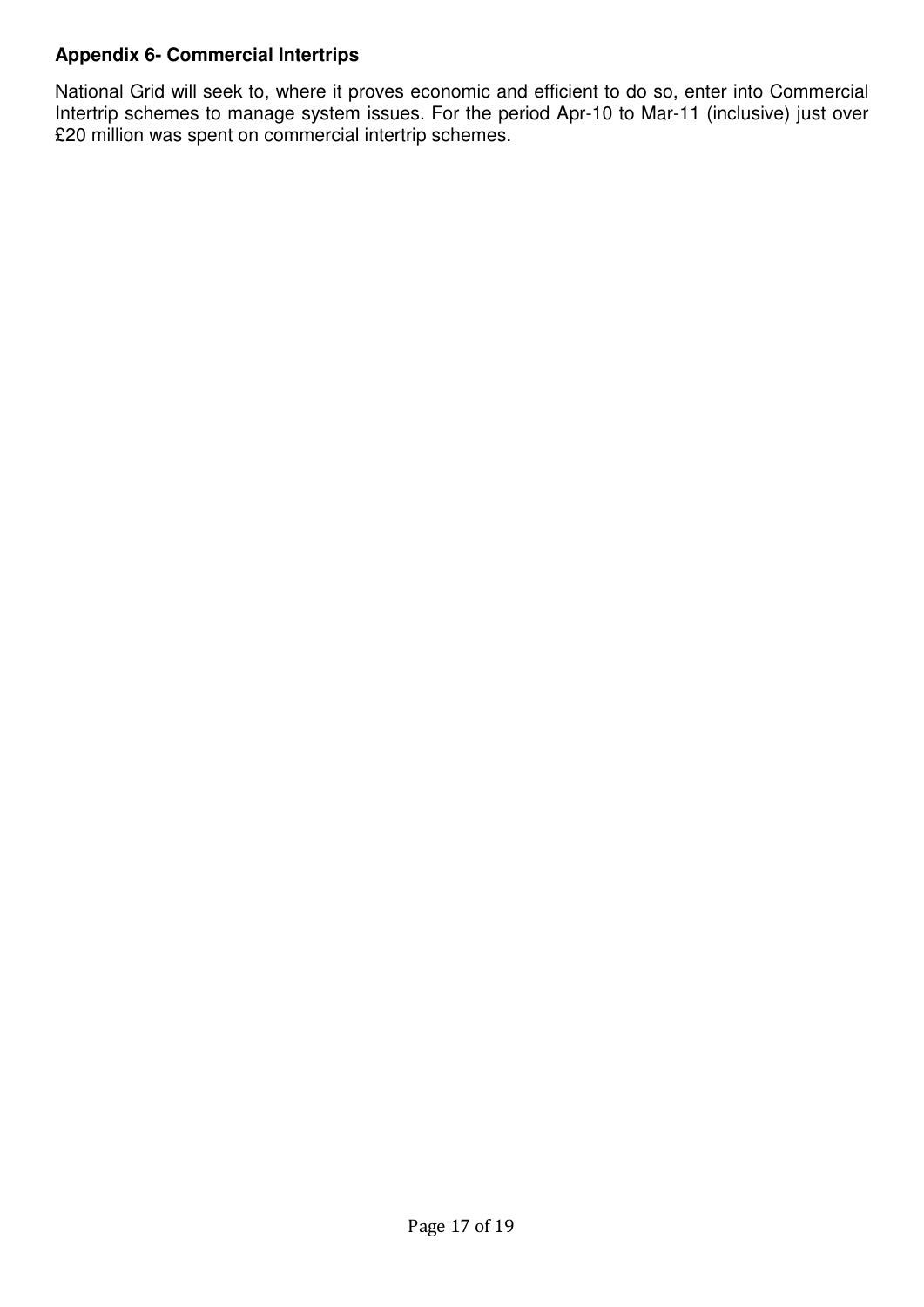# **Appendix 7- Partial or Total Shutdowns (Black Start)**

A total shutdown is defined in the Grid Code as:

**Total Shutdown -** The situation existing when all generation has ceased and there is no electricity supply from **External Interconnections** and, therefore, the **Total System** has shutdown with the result that it is not possible for the **Total System** to begin to function again without **NGET's** directions relating to a **Black Start**.

A partial shutdown is defined as:

**Partial Shutdown -** The same as a **Total Shutdown** except that all generation has ceased in a separate part of the **Total System** and there is no electricity supply from **External Interconnections** or other parts of the **Total System** to that part of the **Total System** and, therefore, that part of the **Total System** is shutdown, with the result that it is not possible for that part of the **Total System** to begin to function again without **NGET's** directions relating to a **Black Start**.

BSC Section G3 sets out the post event arrangements for compensation under Black Start. The paragraph applies if the Transmission Company informs Users pursuant to OC9.4 of the Grid Code that either a Total Shutdown or a Partial Shutdown exists and that the Transmission Company intends to implement a Black Start.

For the period of a Black Start a single imbalance price applies and the normal operation of the market is suspended including:

Operation of the Balancing Mechanism

Contract Notifications

Calculation of parties' energy indebtedness

The single imbalance price will apply to user imbalances, in addition BSC3.3 states:

#### 3.3 Lead Party compensation

3.3.1 Subject to the provisions of the Code, each Party which:

(a) is the Lead Party of any BM Unit (whether or not comprising Plant or Apparatus which is comprised in a Black Start Station as defined in the Grid Code), and

(b) is given any instruction (a "black start instruction") by the Transmission Company pursuant to OC9.4.7.4, BC2.7 or BC2.9 of the Grid Code relating to

any Settlement Period(s) during a Black Start Period may, within the period of 20 Business Days after the end of the Black Start Period, submit to BSCCo a claim for payment of compensation to be determined in accordance with this paragraph 3.3.

Lead parties' can claim for certain costs if they are issued instructions as set out in Section 3.3.2.

3.3.2 For the purposes of this paragraph 3.3, in relation to a Settlement Period in the Black Start Period and a BM Unit:

(a) the "black start compensation amount" shall be an amount determined as:

(A - B) where